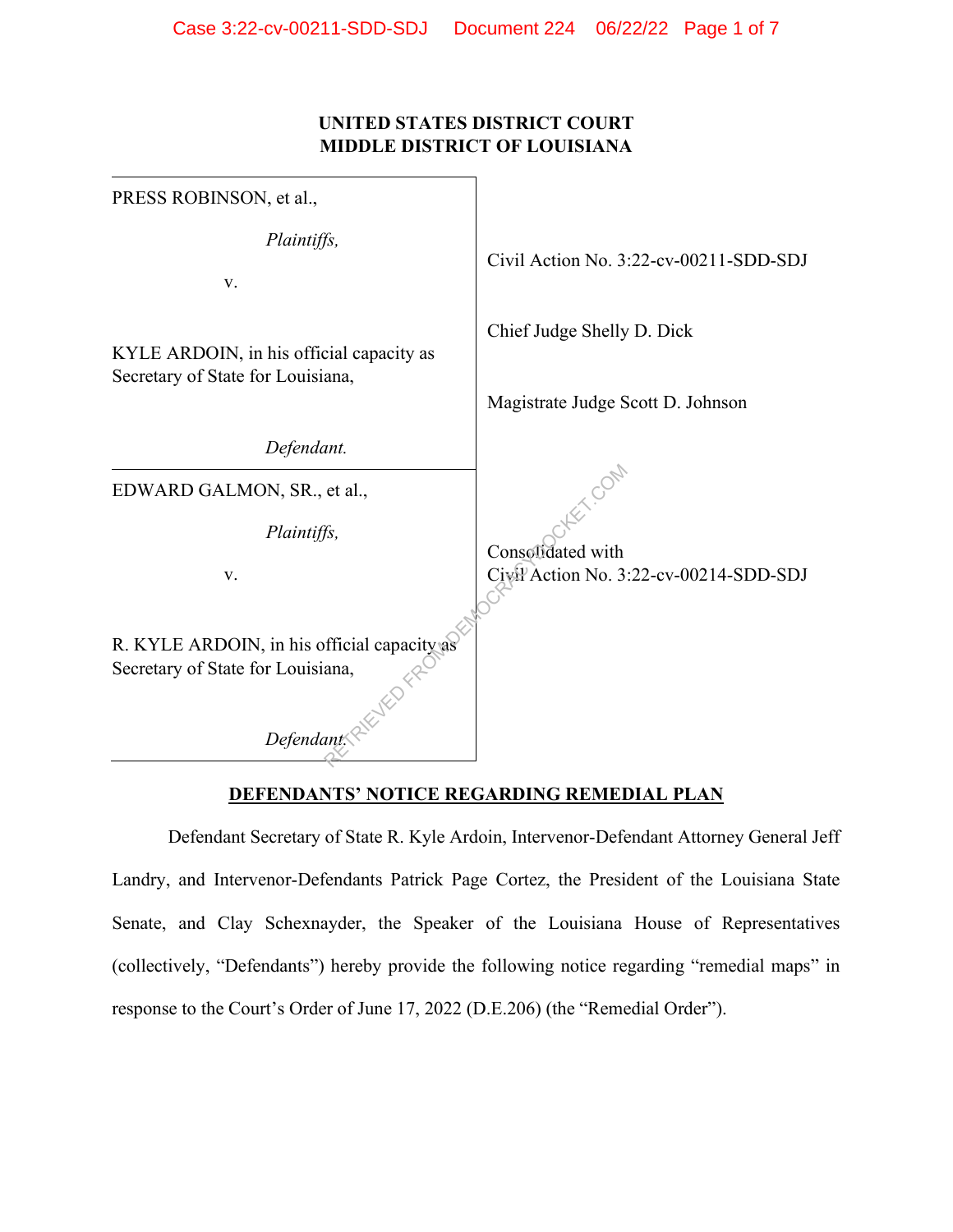#### **RELEVANT BACKGROUND**

On June 6, 2022, this Court entered an order enjoining the use of the State's Congressional Map (the identical congressional districting configurations in H.B.1 and S.B.5), and providing the Louisiana Legislature an opportunity "to enact a remedial plan on or before June 20, 2022" (D.E. 173 at 2). Less than two hours later,<sup>1</sup> the Louisiana Legislature's 2022 Regular Session adjourned. The timing of the Court's injunction therefore required the convening of an extraordinary session of the Legislature to attempt to enact a remedial congressional plan. The Louisiana Constitution required seven days' notice prior to convening an extraordinary session. La. Const. art 3, §2(b). Governor Edwards called the 2022 Second Extraordinary Session to begin at noon on Wednesday, June 15, 2022. This left the Legislature with 6 days to enact a remedial congressional plan, one of which was the State's Juneteenth holiday.

In its order denying a stay of its injunction, the Court stated it would "favorably consider a Motion to extend the time to allow the Legislature to complete its work." (D.E. 182 at 3). Accordingly, on June 13, 2022, Legislative Intervenors moved for an extension of time to enact a remedial plan, arguing that the six days afforded under the Court's schedule was insufficient to permit the Legislature to consider, negotiate, take public input upon, and ultimately to enact a remedial congressional plan in a transparent and appropriate manner. (D.E. 188). The Court held a hearing on June 16, 2022, and denied the Motion for Extension of Time. (D.E. 196). The Court also ordered all the parties to submit that day briefs regarding the "remedial" phase. *Id.* The next day, the Court further ordered the parties to submit remedial maps and briefing on June 22, 2022, in the event the Legislature could not pass a remedial plan by June 20, 2022. (D.E. 206). Expectition of the six-days afforded under the Court stated it<br>to allow the Legislature to complete<br>22, Legislative Intervenors moved for an<br>the six-days afforded under the Court's<br>weider negotiate take public input upo

<sup>&</sup>lt;sup>1</sup> The Court's ECF system gave notice of the injunction at 3:43 p.m. on June 6, 2022, the last day of the Regular Session. The Senate adjourned at 5:28 p.m. *Senate Convene/Adjourn Times of the 2022 Regular Session*, THE LOUISIANA LEGISLATURE, https://legis.la.gov/legis/Times.aspx?sid=22RS&c=S (visited June 22, 2022).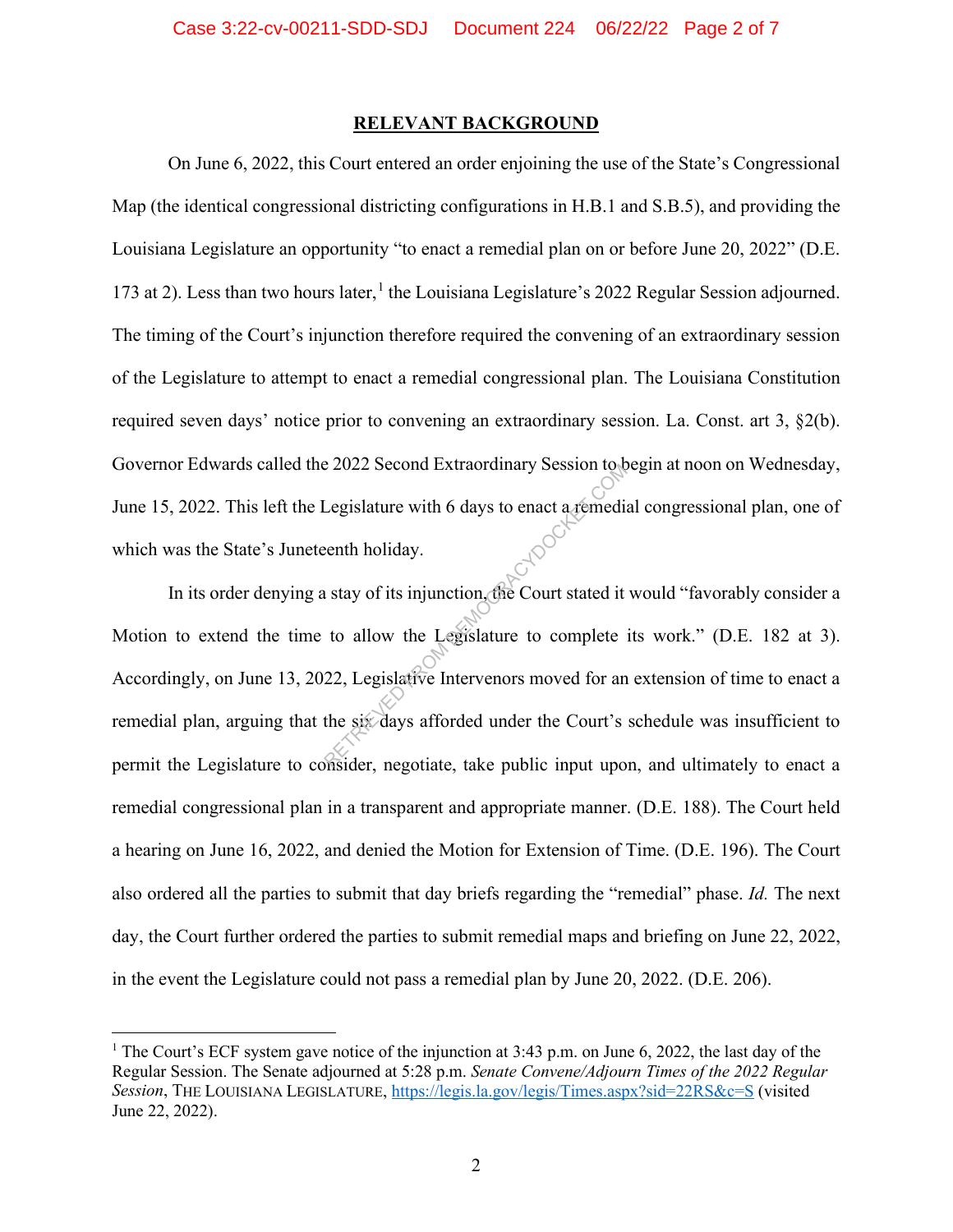### **THE LEGISLATURE'S EFFORTS AND NOTICE OF LACK OF REMEDIAL PLAN**

Despite the Legislature's diligent effort during the 2022 Second Extraordinary Session, the Legislature was unable to complete "the most difficult task a legislative body ever undertakes." *Covington v. North Carolina,* 316 F.R.D. 117, 125 (M.D.N.C. 2016) (three-judge court), *aff'd,* 137 S.Ct. 2211 (2017).

A virtually impossible task undertaken by the Legislature given the time permitted was made even more difficult by the dramatic change this Court's injunction required from settled practice and precedent. For almost four decades since *Major v. Treen*, 574 F.Supp. 325 (E.D. La 1983), Louisiana has maintained a single majority-minority district centered in Orleans, with the exception of a brief interlude in the 1990s when Louisiana repeatedly passed a districting plan with two majority-minority districts at the behest of the U.S. Department of Justice. The *Hays* line of cases repeatedly struck down the second majority-minority district as an unconstitutional racial gerrymander. This Court's injunction, just three redistricting cycles later, has up-ended that settled practice and required a second majority-minority district to comply with the Voting Rights Act.<sup>2</sup> From the 1990s when Louisiana repeatedly provided in the 1990s when Louisiana repeatedly provided as a the behest of the U.S. Department<br>the second majority-minority district and the second majority-minority district is<br>in

Nevertheless, despite the difficult time frame and the sudden break with precedent, the Legislature made a good faith effort to comply with this Court's order.<sup>3</sup> But the legislative process simply required more time to have any reasonable chance at success. As Senator Ward remarked

3 *See, e.g.*, legislative record materials from the Second Extraordinary Session, *Session Information For The 2022 Second Extraordinary Session*, THE LOUISIANA LEGISLATURE, https://legis.la.gov/legis/SessionInfo/SessionInfo\_222ES.aspx (visited June 22, 2022).

<sup>&</sup>lt;sup>2</sup> It is noteworthy that the Biden Administration, under Attorney General Garland, has not filed even a statement of interest in this lawsuit, as it had done in Voting Rights Act challenges brought to redistricting plans in North Dakota, Arkansas, Texas, and Georgia this cycle.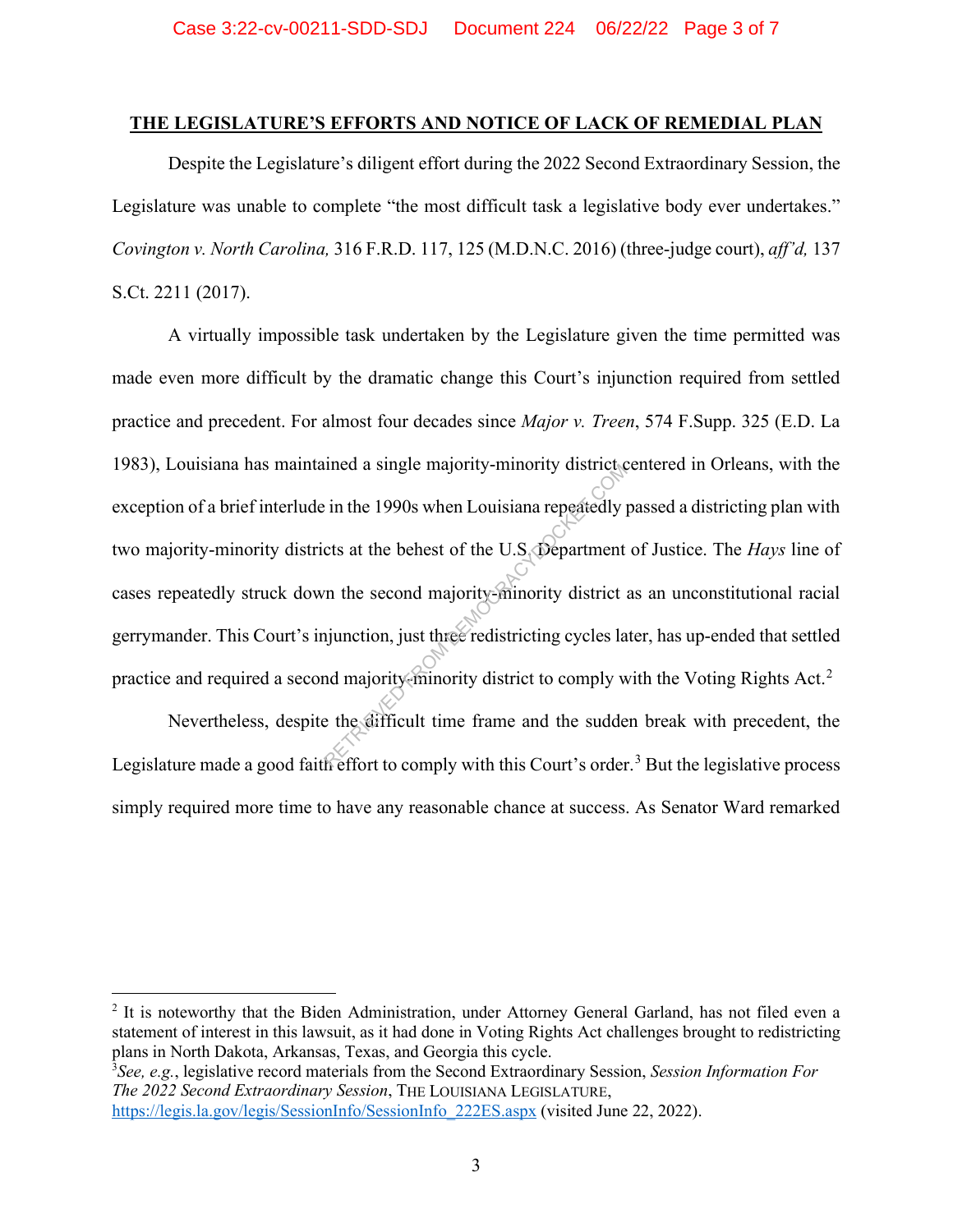#### Case 3:22-cv-00211-SDD-SDJ Document 224 06/22/22 Page 4 of 7

during the Extraordinary Session, "When you're dealing with something like this, every time you satisfy four people you lose four people...it's a difficult task."<sup>4</sup>

Legislative Intervenors are but two members of the Louisiana Legislature. They cannot legislate alone, and the Legislature was unable to enact a remedial plan within the time allotted, so Legislative Intervenors have no plan to propose. The Secretary of State and the Attorney General have no right to interfere with the Legislature's lawmaking ability. They took an oath to uphold the state and federal constitutions and may not submit a map with a second majority-minority district without violating the separation of powers embodied in the State Constitution and the Equal Protection Clause embodied in both State and Federal constitutions. *See Collins v. Yellen*, 141 S. Ct. 1761, 1780 (2021) (holding that "separation of powers is designed to preserve the liberty of all the people"); *Hoag v. State*, 2004-0857 (La. 12/1/04), 889 So. 2d 1019, 102 ("Our state constitution divides governmental power into separate legislative, executive and judicial branches and provides that no one branch shall exercise powers belonging to the others"). As such, neither the Secretary of State nor the Attorney General can usurp the power delegated specifically to the Legislature and submit a remedial map. All Defendants maintain the original approved map *is* constitutional and does not violate Section 2 of the Voting Rights Act. In both State and Federal constitutions<br>Ing that "separation of powers is designed<br>2004-0857 (La. 12/1/04), 889 So. 2d 1019<br>into separate legislative, executive and ju<br>rcise powers belonging to the others"). A<br>neral can us

#### **CONCLUSION**

Defendants hereby provide notice that they cannot submit a remedial plan due to insufficient time, the separation of powers doctrine, and constraints imposed by the Equal Protection Clause of both State and Federal Constitutions. Defendants reserve all rights under the Rules of Federal Civil Procedure to respond to Plaintiffs' remedial proposed maps.

<sup>4</sup> *See* Sen. Ward, Jun. 18, 2022 Senate Session (Part 2) at 04:51 to 05:07, THE LOUISIANA LEGISLATURE, https://senate.la.gov/s\_video/VideoArchivePlayer?v=senate/2022/06/061822SCHAMB2 (last visited Jun. 22, 2022).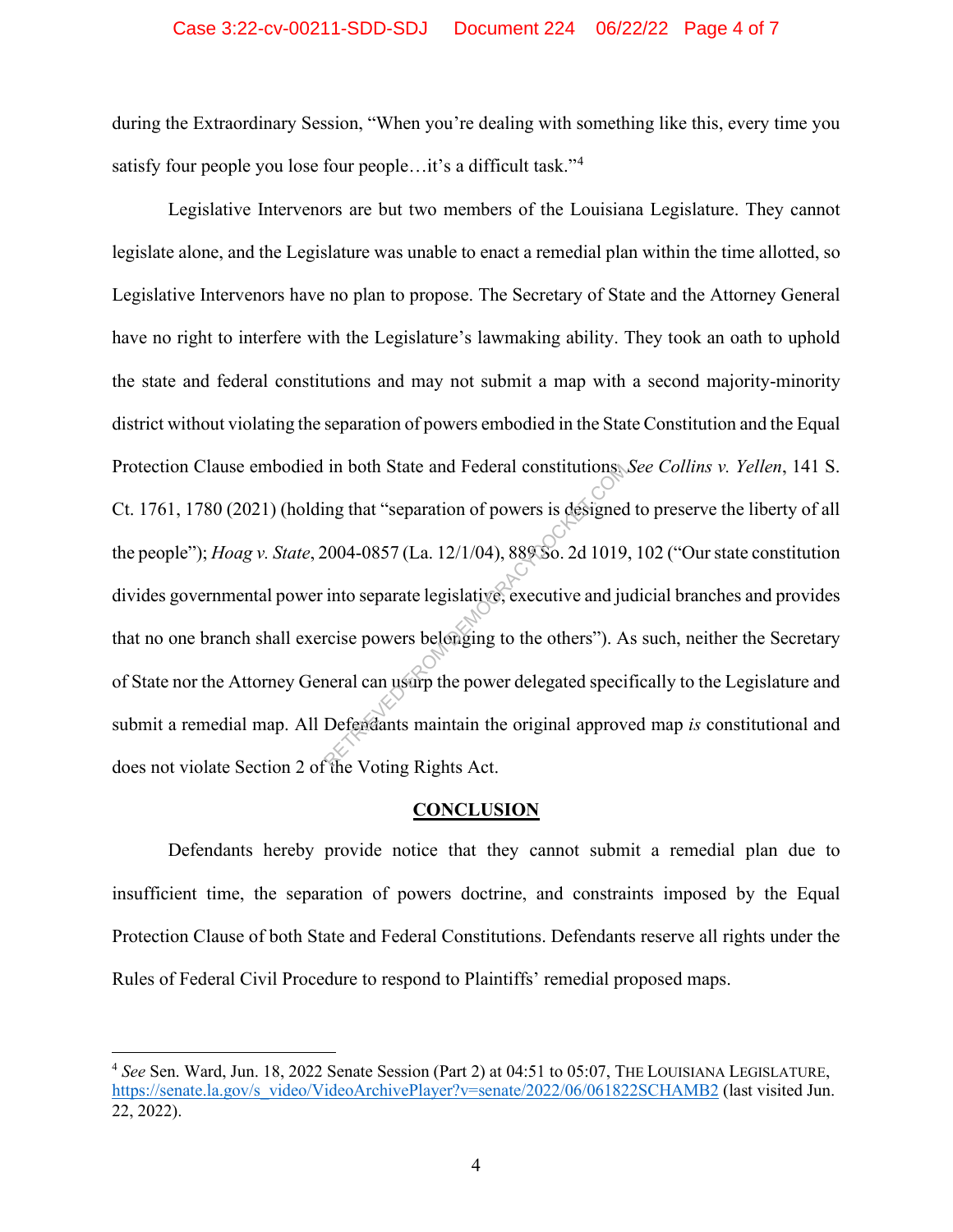Respectfully submitted this the 22nd day of June, 2022.

/s/ *John C. Walsh*

John C. Walsh, LA Bar Roll No. 24903 **SHOWS, CALL & WALSH, L.L.P**  Batton Rouge, LA 70821 Ph: (225) 383-1461 Fax: (225) 346-5561 john@scwllp.com

/s/ Phillip J. Strach

Phillip J. Strach\* phillip.strach@nelsonmullins.com *Lead Counsel for Secretary Ardoin*  Thomas A. Farr\* tom.farr@nelsonmullins.com John E. Branch, III\* john.branch@nelsonmullins.com Alyssa M. Riggins\* alyssa.riggins@nelsonmullins.com Cassie A. Holt\* cassie.holt@nelsonmullins.com **NELSON MULLINS RILEY & SCARBOROUGH LLP** 4140 Parklake Avenue, Suite 200 Raleigh, NC 27612 Ph: (919) 329-3800

\* admitted *pro hac vice*

*Counsel for Defendant R. Kyle Ardoin, in his official capacity as Secretary of State of Louisiana* 4140 Parklake Aye<br>
Raleigh, NC 27612<br>
Ph: (919) 329-3800<br>
\* admitted pro hac<br>
\* admitted pro hac<br>
Counsel for Defena<br>
official capacity as<br>
Louisiana<br>
Louisiana<br>
FROM DEMOCRACY<br>
Erika Dackin Prout<br>
BAKERHOSTET

*/s/ Michael W. Mengis* 

rraile@bakerlaw.com

Michael W. Mengis, LA Bar No. 17994 **BAKERHOSTETLER LLP** 811 Main Street, Suite 1100 Houston, Texas 77002 Phone: (713) 751-1600 Fax: (713) 751-1717 Email: mmengis@bakerlaw.com

E. Mark Braden\* Katherine L. McKnight\* Richard B. Raile\* **BAKERHOSTETLER LLP**  1050 Connecticut Ave., N.W., Ste. 1100 Washington, D.C. 20036 (202) 861-1500 mbraden@bakerlaw.com kmcknight@bakerlaw.com

*/s/ Erika Dackin Prouty* 

Erika Dackin Prouty\* **BAKERHOSTETLER LLP**  200 Civic Center Dr., Ste. 1200 Columbus, Ohio 43215 (614) 228-1541 eprouty@bakerlaw.com

*Counsel for Legislative Intervenors, Clay Schexnayder, in his Official Capacity as Speaker of the Louisiana House of Representatives, and of Patrick Page Cortez, in his Official Capacity as President of the Louisiana Senate*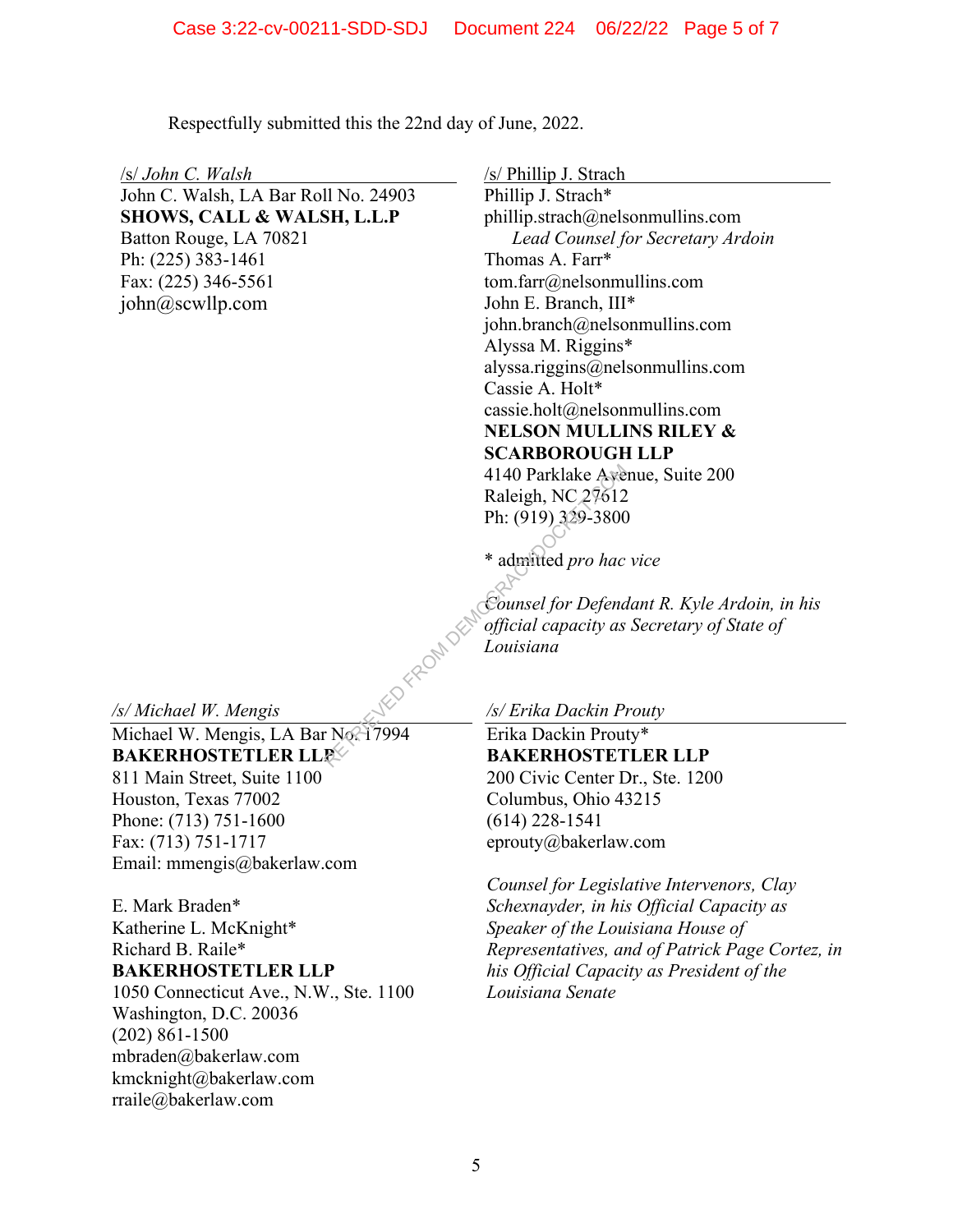Patrick T. Lewis\* **BAKERHOSTETLER LLP**  127 Public Square, Ste. 2000 Cleveland, Ohio 44114 (216) 621-0200 plewis@bakerlaw.com

\* *Admitted pro hac vice* 

Jason B. Torchinsky (DC 976033)\* Phillip M. Gordon (DC 1531277)\* Dallin B. Holt (VSB 97330)\* Holtzman Vogel Baran Torchinsky & Josefiak, PLLC 15405 John Marshall Highway Haymarket, VA 20169 (540) 341-8808 phone (540) 341-8809 fax jtorchinsky@holtzmanvogel.com pgordon@holtzmanvogel.com dholt@holtzmanvogel.com \*admitted pro hac vice RETRIEVED FROM DT Jeff Landry Louisiana Attorney General

*/s/Angelique Duhon Freel* 

Elizabeth B. Murrill (LSBA No. 20685) Shae McPhee (LSBA No. 38565) Morgan Brungard (CO Bar No. 50265)\* Angelique Duhon Freel (LSBA No. 28561) Carey Tom Jones (LSBA No. 07474) Jeffrey M. Wale (LSBA No. 36070) Office of the Attorney General Louisiana Department of Justice 1885 N. Third St. Baton Rouge, LA 70804 (225) 326-6000 phone (225) 326-6098 fax murrille@ag.louisiana.gov freela@ag.louisiana.gov walej@ag.louisiana.gov jonescar@ag.louisiana.gov mcphees@ag.louisiana.gov brungardm@ag.louisiana.gov

*Counsel for Defendant, State of Louisiana*